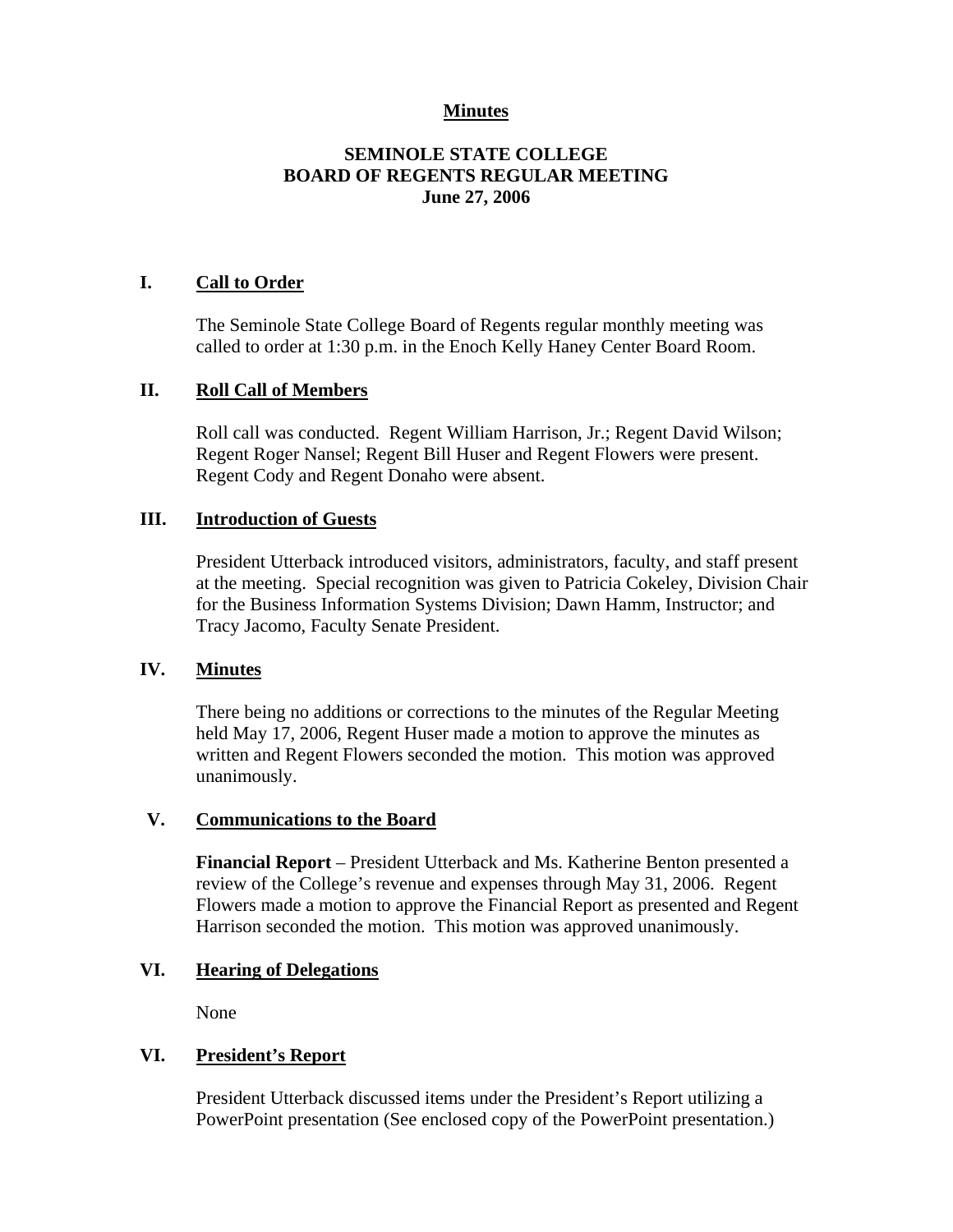Minutes SSC Board of Regents Regular Meeting June 27, 2006 Page 2

> Campus Update – President Utterback presented the Board with an update on campus activities. He informed the Board that Debbie Kinsey, GEAR UP Project Coordinator has resigned to take a position at OSU-Okmulgee. New faculty hired include: Steve Bolin, Government/History Instructor; Raychelle Clapper, English Instructor; and Karen Romine, Nursing Instructor. The Board was told that President Utterback has completed his term as the Chair of the Council of Presidents. The Board was informed that Warren Ross from the International University of Nursing visited campus and that the Upward Bound summer program is well underway.

> Student Athlete Academic Report – President Utterback presented the Board with information from the Student Athlete Academic Report. This report stated that the all-sport cumulative GPA is 3.05 and the cumulative GPA for all SSC students 2.86. President Utterback congratulated the athletes on their academic achievements.

> HEACO Forum on Tabor – President Utterback told the Board that the Higher Education Alumni Council of Oklahoma (HEACO) is holding a forum on TABOR (Taxpayer's Bill of Rights) on July 7, 2006 at 2:00 p.m. at OSU-Oklahoma City. Former Regent Melvin Moran will be recognized as the HEACO Director of the year prior to the Forum. President Utterback invited all to attend.

Year-in-Review – President Utterback presented the Board with a PowerPoint presentation on the 2005-2006 year-in-review. (See enclosed PowerPoint presentation)

#### **VIII. Business**

#### **Approval of the Educational and General Budget for FY 2006-2007** –

President Utterback presented the Board with a copy of the Educational and General Budget for FY07. President Utterback highlighted several aspects of this year's budget. He stated that the new budget includes an increase in funding from the Oklahoma State Regents for Higher Education. He also told the regents that the new budget includes a 6% raise for faculty and staff, new faculty positions, limited merit raises and an increase in overload and adjunct pay. President Utterback recommended approval of the Educational and General Budget for FY 2006-2007. Regent Huser asked how much money this increase in funding included. President Utterback informed him that it included an increase of about \$700,000. Regent Flowers stated that he would like to see a chart comparing faculty salaries by institution sometime in the future. Regent Harrison made a motion to approve the budget as presented and Regent Flowers seconded this motion. This motion was approved unanimously.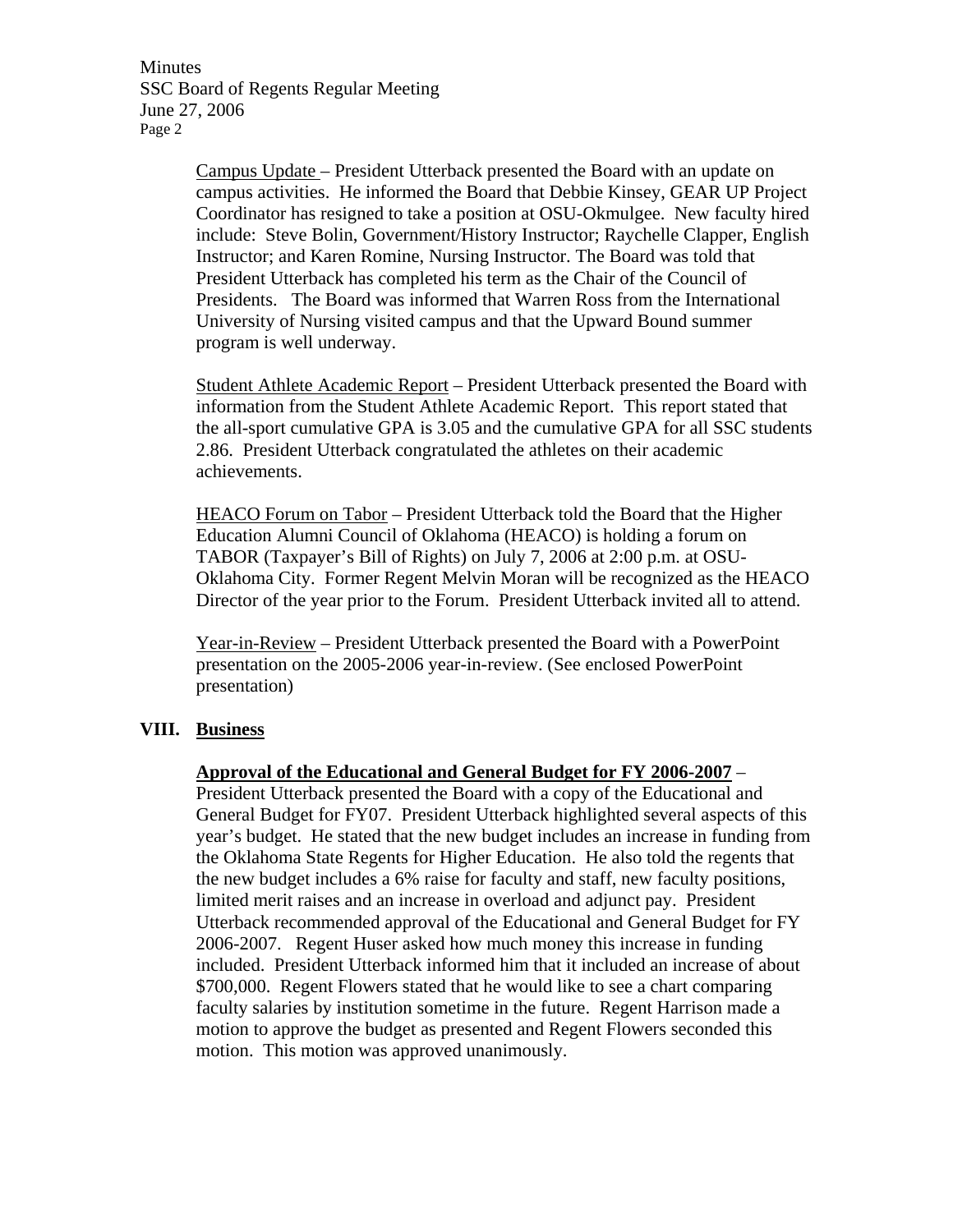Minutes SSC Board of Regents Regular Meeting June 27, 2006 Page 3

> **Consideration of Acceptance of Audit Committee Report on FY06 Internal Audit by BKD,LLP** – President Utterback presented the Board with a copy of a memo from Katherine Benton and a copy of the Internal Audit report from BKD, LLP. Regent Flowers and Regent Huser gave a recommendation from the Audit Committee stating that there were no major areas of concern with this report and Regent Flowers made a motion to approve the Internal Audit. Regent Huser seconded this motion. This motion was approved unanimously.

> **Consideration of Recommendation to increase tuition 4.3%, effective Fall, 2006** – President Utterback presented the Board with a request to increase tuition effective, Fall 2006 in the amount of 4.3%, a Seminole State College tuition and fees history report and several charts outlining increases in the past. He recommended approval of this increase in tuition. Regent Nansel made a motion to approve the increase in tuition of 4.3% Regent Huser seconded this motion. This motion was approved unanimously.

## **IX. Consent Agenda**

Regents were presented information concerning items on the Consent Agenda. President Utterback recommended approval of these items. Regent Harrison made a motion to approve the Consent Agenda items and Regent Nansel seconded the motion. This motion passed unanimously.

The Consent Agenda was as follows:

- 1. Ratify Holiday Schedule for 2006-2007 Academic Year
- 2. Approve Annual Contracts
	- Elsener & Cadenhead for Legal Services \$250 Monthly Fee plus hourly rate
	- Lease Agreement with the City of Seminole for the use of Oiler Park Baseball
		- Facility \$1
	- Lease Agreement with Pleasant Grove School for use of Softball Field \$1,000
	- Novell for Computer Software Maintenance Agreement \$15,498.00
	- Symantic/Norton for Campus-wide anti-virus Software \$4,690.25
	- Web  $CT -$  for on-line course Software in the amount of \$9,864.38
	- Avaya, Inc. for Telephone System Maintenance \$26,662.68
	- Microsoft for Computer Software Agreement \$9,680.00
	- Computer Software Maintenance Agreement / Perpetual License with Campus
		- America Incorporated of Tulsa, Oklahoma for \$53,846.00
	- Kaycee Software Inc. for Bookstore Software \$4,260.00
	- Business Imaging Systems Maintenance Agreement \$6,567.00
	- Jenzabar JIC Module \$30,000.00
	- Summit Insurance Agency Athletic Insurance Continuation Agreement \$84,004.00